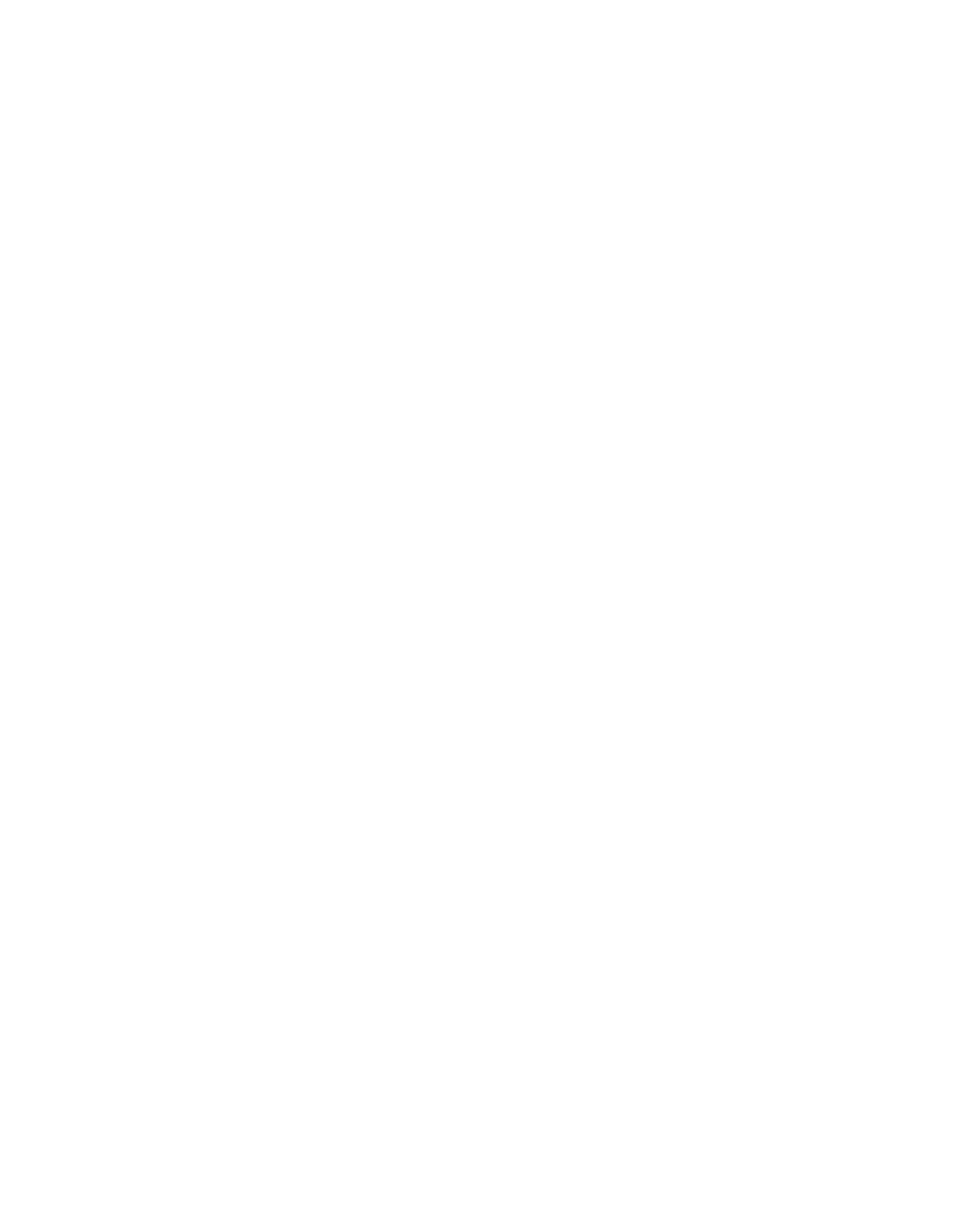# Table of Contents

### **Section 1: [Preface](#page-3-0)**

- **Section 2: [Timer Settings](#page-4-0)**
- **Section 3: [Components](#page-5-0)**

### **Section 4: [Operating Modes and Jumpers](#page-6-0)**

### **Section 5: [Software Version Number Display](#page-7-0)**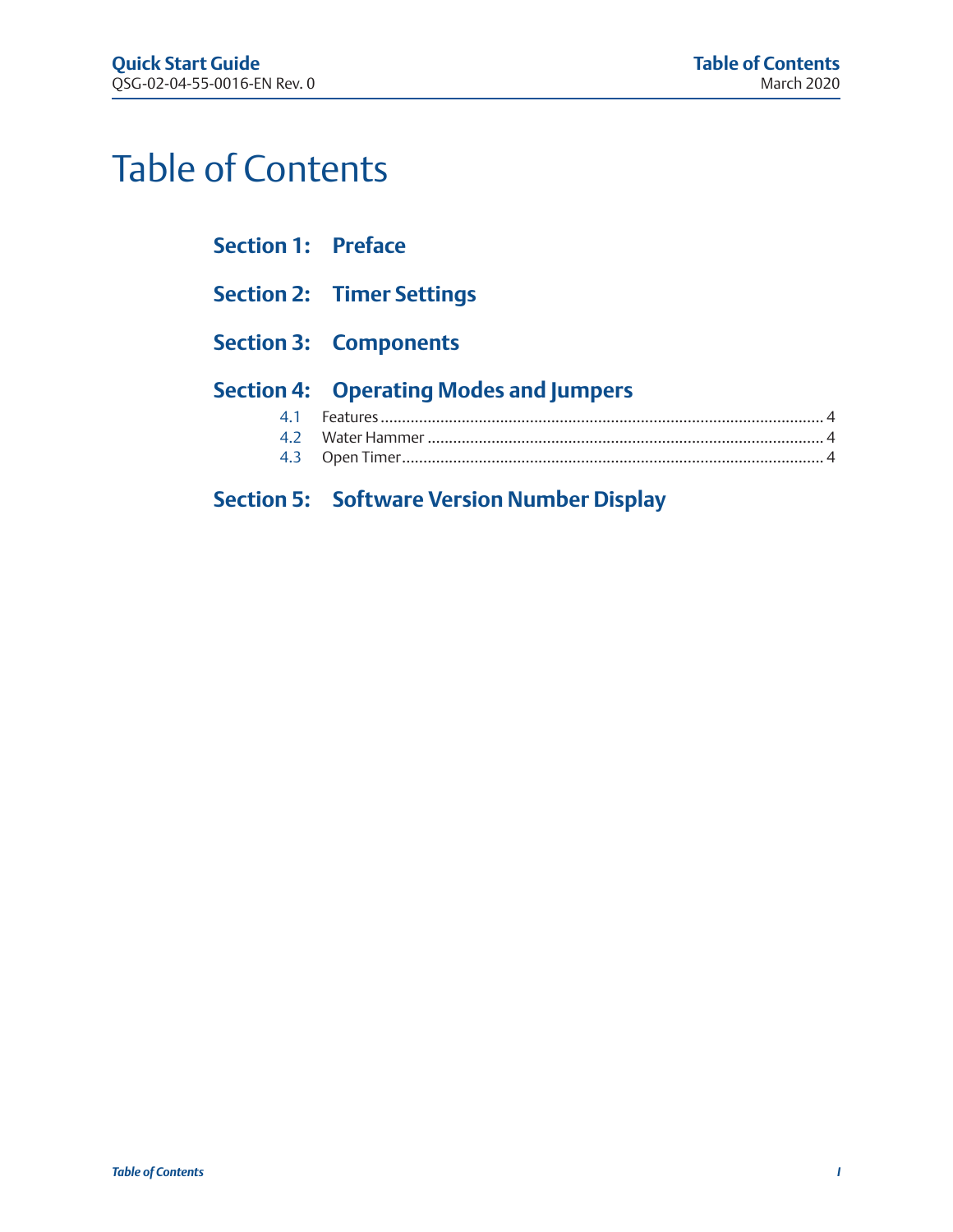## <span id="page-3-0"></span>Section 1: Preface

The VSM02 module is a precision timer that uses microprocessor technology to control the speed of valve travel in selected applications. As such, it provides the ability to control valve speed while opening and closing or selectively in only one direction. Valve operation can be setup to start at one speed and change to a slower speed as required. External equipment operation can be interlocked with the VSM02 so that valve operation is based on specific process conditions.

VSM02 mounts with 2 slotted screws in the ISM location or on the back of an ISM module with hex standoffs. The module switches a SSR (solid state relay) selectively to apply power to the actuator motor. This extends the life of the electro-mechanical reversing contactor. It also prevents valve plugging during instant direction reversal of the actuator.

The VSM02 has 6 timers, allowing selection of 3 different motor speeds during valve operation. Motor speed can be configured to vary two times in one direction. The module can only be used to slow down the speed of the actuator. Settings on the module pulses the SSR with an ON or OFF duty cycle according to adjustments. Adjustments include BCD dial type switches and a x10 multiplier (DIP switch setting) for setting each timer function.

The OPEN control determines the speed of the opening valve stroke. This is disabled by setting OPEN "ON" dial to zero.

The CLOSE control determines the speed of the closing valve stroke. This is disabled by setting CLOSE "ON" dial to zero.

Water hammer is normally used with the intermediate limit switch LSA to change speeds. When the contacts are closed by valve travel, the timer is activated. It overrides all other speed controls while activated.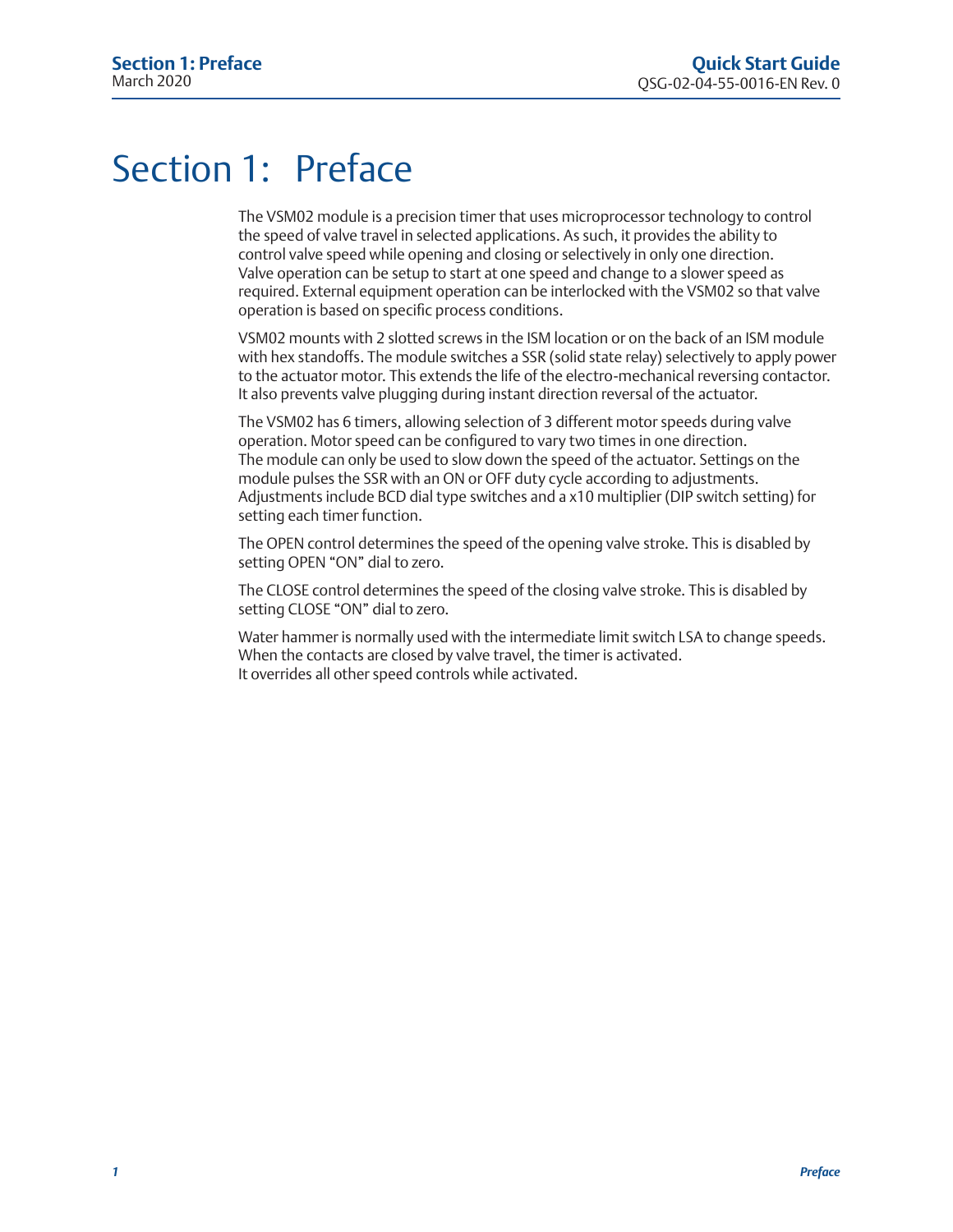## <span id="page-4-0"></span>Section 2: Timer Settings

Each dial sets timer in one second increments from 0 to 9. Setting the x10 DIP switch associated with each timer will multiply the time by 10. Thus, when the DIP switch of a timer is ON, the time is set in increments of 10 seconds for each graduation the dial from 0 to 90 seconds, i.e. 10, 20, 30, 40, etc.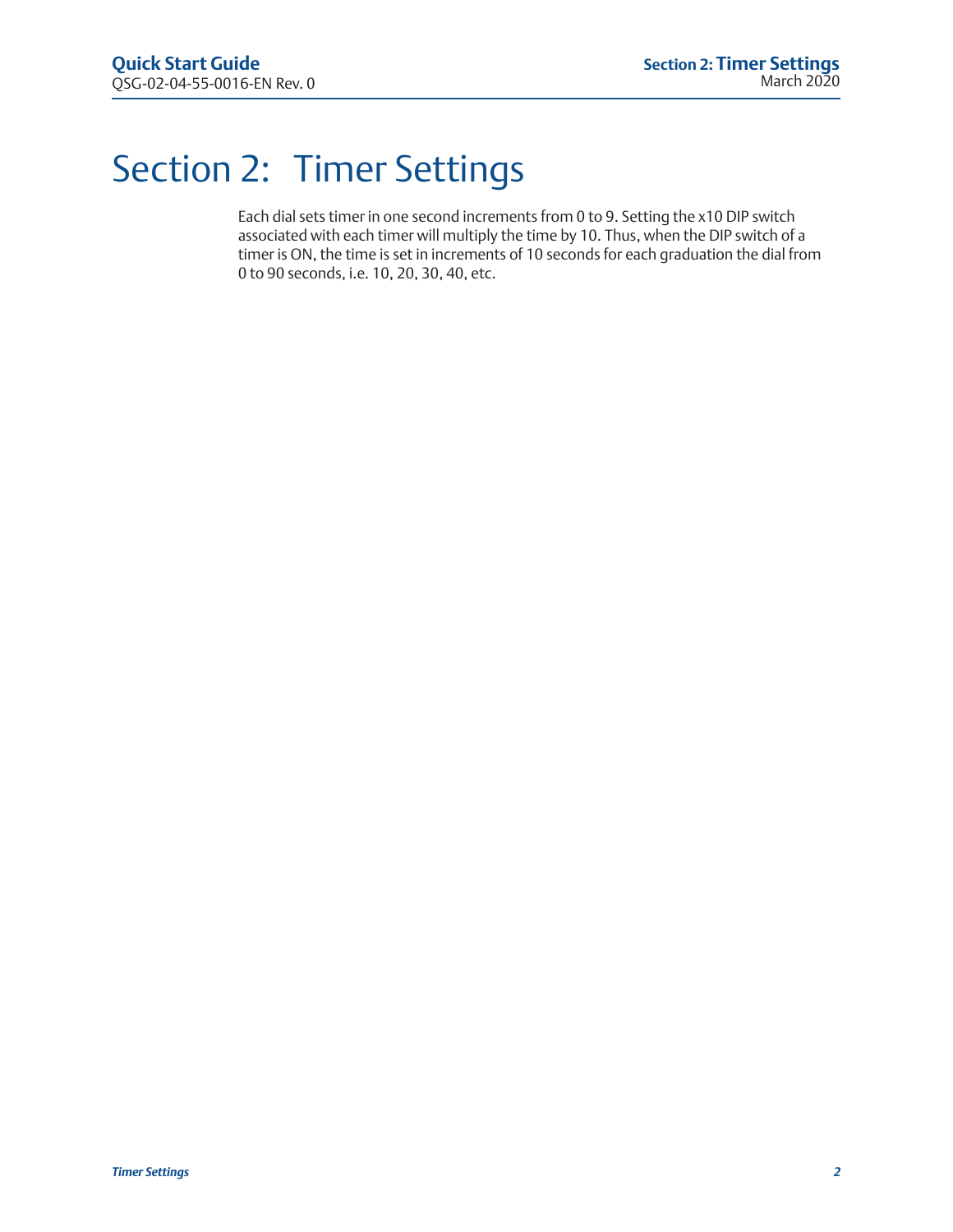## <span id="page-5-0"></span>Section 3: Components



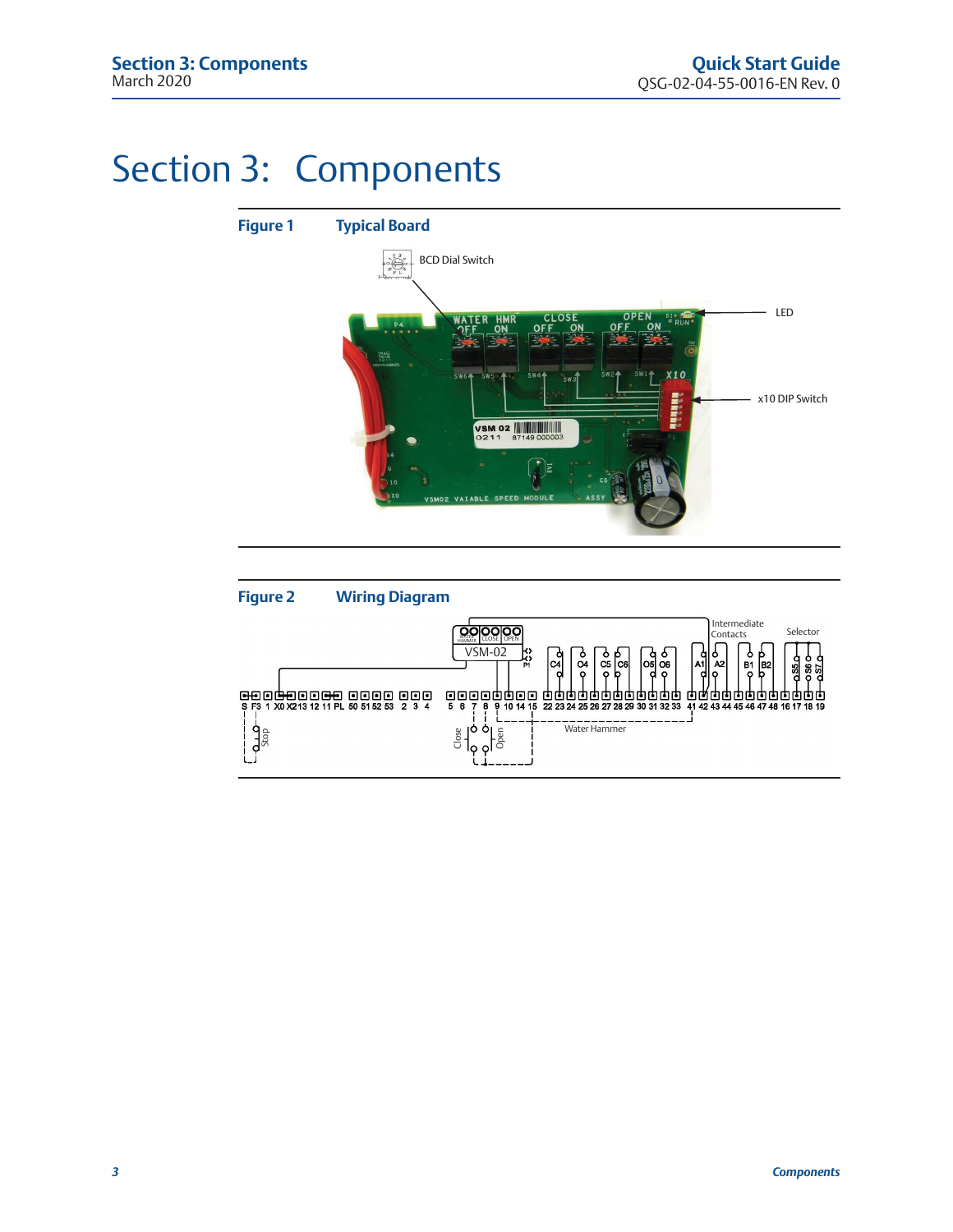# <span id="page-6-0"></span>Section 4: Operating Modes and Jumpers

## **4.1 Features**

- Open Speed Control
- Close Speed Control
- Water Hammer Control
- Run LED displays S/W version number and then flashes 0.5 second ON and 0.5 second OFF for visual indication of time in seconds

### **Table 1.**

| Adjustment Range | x10 DIP Switch |
|------------------|----------------|
| 0 - 9 seconds    | OFF            |
| $0 - 90$ seconds | ON             |

### **NOTE:**

Minimum ON or OFF time is 1 second setting. Timers always start with a 1 second OFF time to prevent valve plugging on instant reversal. Zero ON time setting disables the timer.

## **4.2 Water Hammer**

Set LSA to start timer position or use external switch.

| <b>OPERATING MODE</b>    | ADD JUMPER BETWEEN TBM TERMINALS                |
|--------------------------|-------------------------------------------------|
| Close direction only     | 41 and 9                                        |
| Open direction only      | 41 and 10                                       |
| Both close and open      | 41 and S                                        |
| External control only    | 42 and external switched 115 V AC               |
| LSA and external control | 42 and external switched 115 V AC to 41         |
| <b>Disabled</b>          | Disconnect all jumpers from terminals 41 and 42 |
|                          |                                                 |

## **4.3 Open Timer**

Set LSA or LSB to start or disable water hammer timer position

If water hammer is not used in the closing direction, either LSA or LSB may be used to change opening speed by enabling or disabling water hammer. Connect jumper wire between 10 and the selected LSA or LSB switch terminal. When the switch activating water hammer is closed, the water hammer timer will override opening timer. If water hammer timer "off time" is set to zero, then the actuator will travel at full speed when the switch is closed.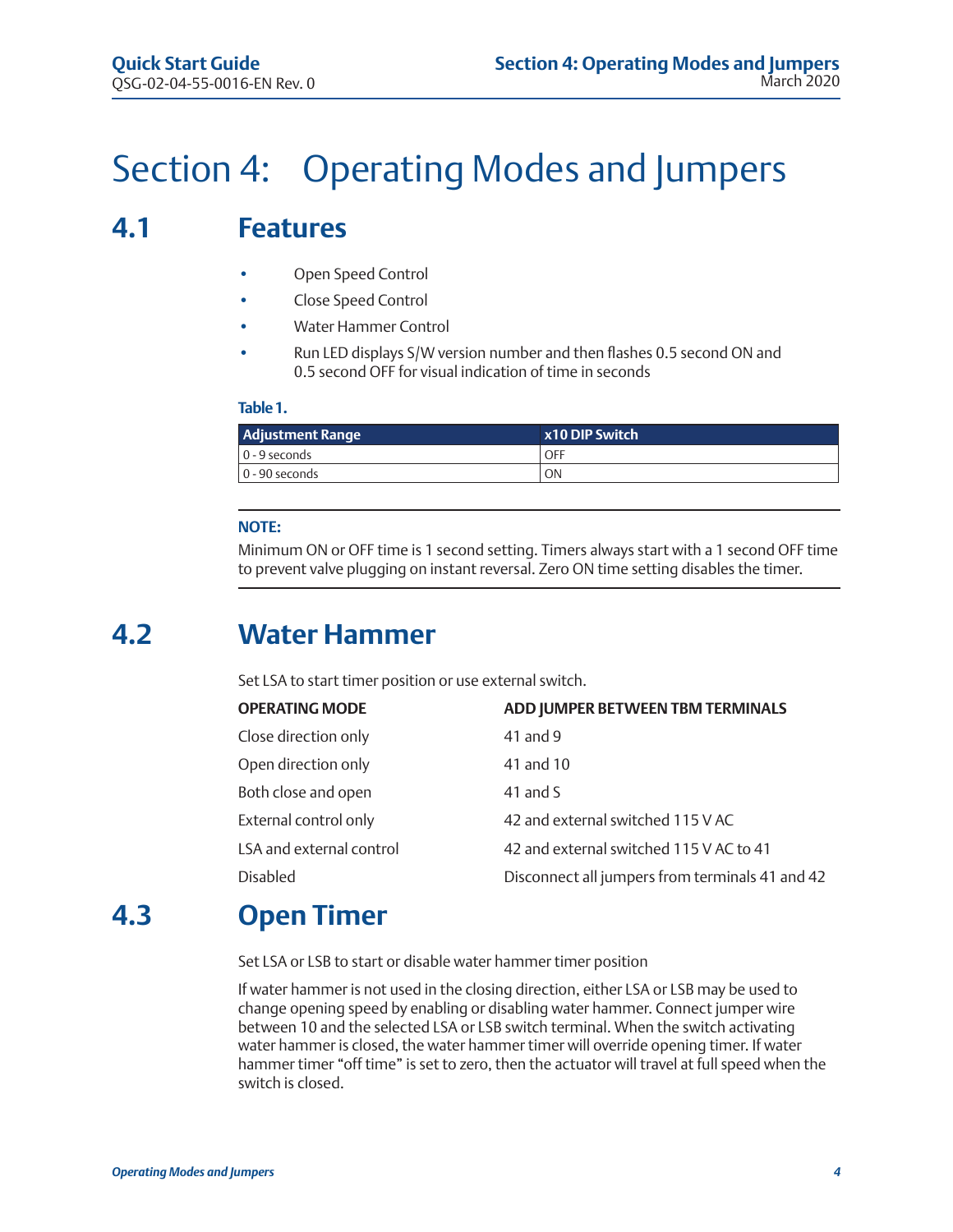# <span id="page-7-0"></span>Section 5: Software Version Number Display

Each time the module is powered on by OPEN or CLOSE command, the run LED displays software version number first and then flashes 0.5 second ON and 0.5 second OFF for visual indication of time in seconds. Version number is displayed by 0.7 second flashes in the following sequence.

At power up the LED is ON for 4 seconds and flashes the number of times equal to the first (most significant) digit. After which it is ON for 2 seconds and then flashes the number of times equal to the second (least significant) digit.

Example: version 1.1 will be ON for 4 seconds, flash one time and then ON for 2 seconds and then flash one time. After a short off time delay the normal 0.5 second ON and 0.5 second OFF sequence will begin.